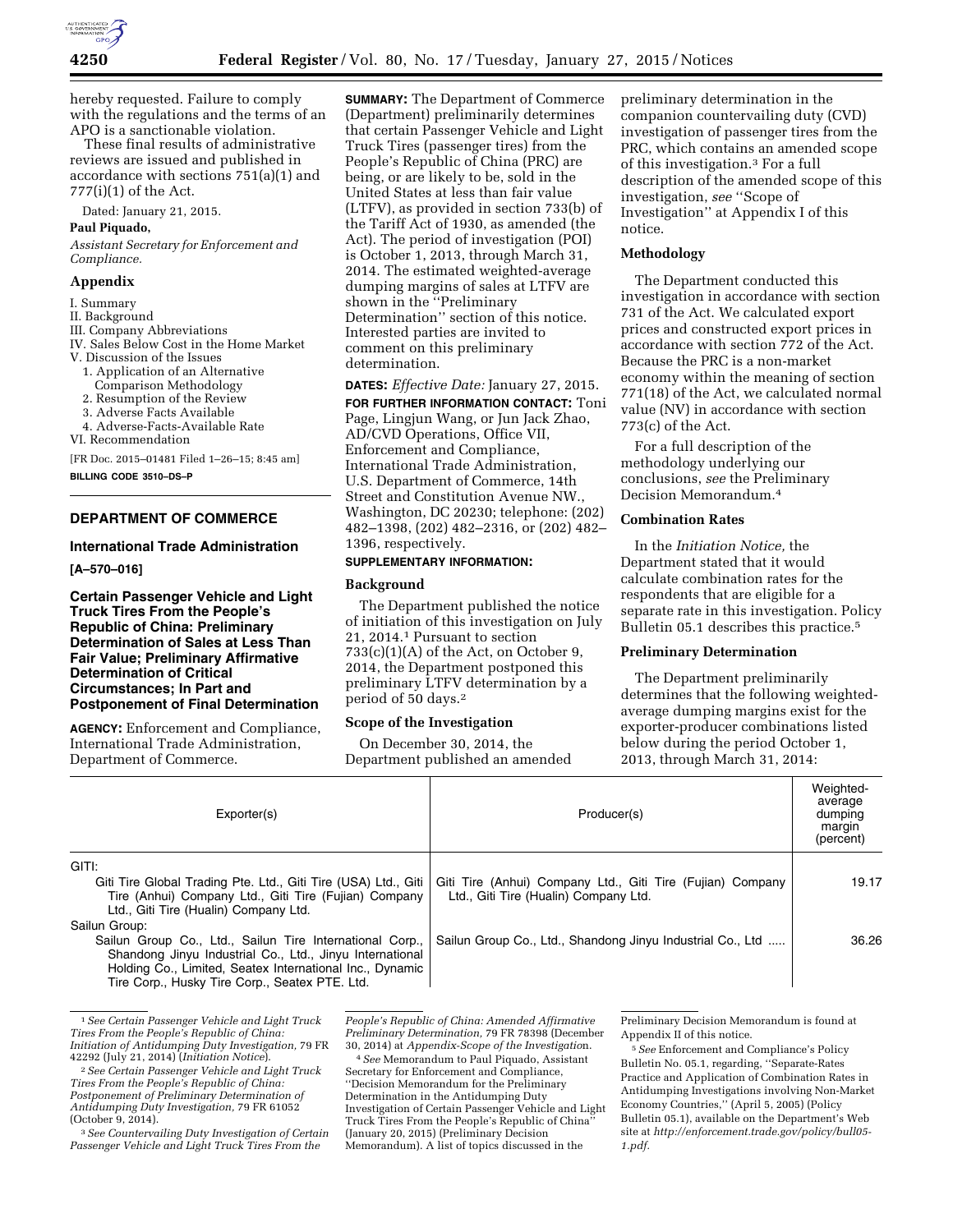| Exporter(s)                                                           | Producer(s)                                                                                                                                                                                                                                                                                                                          | Weighted-<br>average<br>dumping<br>margin<br>(percent) |
|-----------------------------------------------------------------------|--------------------------------------------------------------------------------------------------------------------------------------------------------------------------------------------------------------------------------------------------------------------------------------------------------------------------------------|--------------------------------------------------------|
|                                                                       | Cooper Chengshan (Shandong) Tire Co., Ltd., Cooper<br>(Kunshan) Tire Co., Ltd.                                                                                                                                                                                                                                                       | 27.72                                                  |
|                                                                       |                                                                                                                                                                                                                                                                                                                                      | 27.72                                                  |
|                                                                       |                                                                                                                                                                                                                                                                                                                                      | 27.72                                                  |
|                                                                       | Qingdao Sentury Tire Co., Ltd., Shandong Haohua Tire Co.,<br>Ltd., Beijing Capital Tire Co., Ltd.                                                                                                                                                                                                                                    | 27.72                                                  |
|                                                                       |                                                                                                                                                                                                                                                                                                                                      | 27.72                                                  |
|                                                                       |                                                                                                                                                                                                                                                                                                                                      | 27.72                                                  |
|                                                                       | Cheng Shin Tire & Rubber (China) Co., Ltd., Cheng Shin Tire<br>& Rubber (Chongqing) Co., Ltd.                                                                                                                                                                                                                                        | 27.72                                                  |
|                                                                       | Shandong Guofeng Rubber Plastics Co., Ltd., Shandong<br>Haohua Tire Co., Ltd., Shandong Jinyu Industrial Co., Ltd.,<br>Doublestar-Dongfeng Tyre Co., Ltd., Shandong Yongshong<br>Rubber Group Co., Ltd., Shengtai Group Co., Ltd., Qingdao<br>.Doublestar Tire Industrial Co., Ltd., Shandong Yongtai<br>Chemical Co., Ltd.          | 27.72                                                  |
|                                                                       |                                                                                                                                                                                                                                                                                                                                      | 27.72                                                  |
|                                                                       |                                                                                                                                                                                                                                                                                                                                      | 27.72<br>27.72                                         |
|                                                                       |                                                                                                                                                                                                                                                                                                                                      | 27.72                                                  |
| Hong Kong Tiancheng Investment & Trading Co., Limited                 |                                                                                                                                                                                                                                                                                                                                      | 27.72                                                  |
|                                                                       | Shandong Yongtai Chemical Co., Ltd., Doublestar Dongfeng<br>Tyre Co., Ltd.                                                                                                                                                                                                                                                           | 27.72                                                  |
|                                                                       |                                                                                                                                                                                                                                                                                                                                      | 27.72                                                  |
|                                                                       |                                                                                                                                                                                                                                                                                                                                      | 27.72<br>27.72                                         |
|                                                                       | Kumho Tire (Tianjin) Co., Inc., Nanjing Kumho Tire Co., Ltd.,                                                                                                                                                                                                                                                                        | 27.72                                                  |
|                                                                       | Kumho Tire (Changchun) Co., Inc.                                                                                                                                                                                                                                                                                                     |                                                        |
|                                                                       |                                                                                                                                                                                                                                                                                                                                      | 27.72<br>27.72                                         |
|                                                                       | South China Tire & Rubber Co., Ltd., Shandong Haohua Tire                                                                                                                                                                                                                                                                            | 27.72                                                  |
| Nankang (Zhangjiagang Free Trade Zone) Rubber Industrial              | Co., Ltd.<br>Nankang (Zhangjiagang Free Trade Zone) Rubber Industrial                                                                                                                                                                                                                                                                | 27.72                                                  |
| Co., Ltd.                                                             | Co., Ltd.                                                                                                                                                                                                                                                                                                                            |                                                        |
|                                                                       |                                                                                                                                                                                                                                                                                                                                      | 27.72                                                  |
|                                                                       | Shandong Guofeng Rubber Plastics Co., Ltd., Shandong<br>Hengyu Science & Technology Co., Ltd., Shandong<br>Longyue Rubber Co., Ltd., Shandong Haohua Tire Co.,<br>Ltd., Shouguang Firemax Tyre Co., Ltd., Shandong Zhongyi<br>Rubber Co., Ltd., Shandong Yonking Rubber Co., Ltd.,<br>Shandong Hongsheng Rubber Technology Co., Ltd. | 27.72                                                  |
|                                                                       | Shandong Guofeng Rubber Plastics Co., Ltd., Shandong                                                                                                                                                                                                                                                                                 | 27.72<br>27.72                                         |
|                                                                       | Haohua Tire Co., Ltd., Shandong Jinyu Industrial Co., Ltd.,<br>Doublestar-Dongfeng Tyre Co., Ltd., Shandong Yongsheng<br>Rubber Group Co., Ltd.                                                                                                                                                                                      |                                                        |
| Qingdao Free Trade Zone Full-World International Trading Co.,<br>Ltd. | Shandong Zhentai Group Co., Ltd., Longkou Xinglong Tyre<br>Co., Ltd., Hebei Tianrui Rubber Co., Ltd.                                                                                                                                                                                                                                 | 27.72                                                  |
|                                                                       |                                                                                                                                                                                                                                                                                                                                      | 27.72                                                  |
|                                                                       |                                                                                                                                                                                                                                                                                                                                      | 27.72<br>27.72                                         |
|                                                                       | Doublestar Dongfeng Tyre Co., Ltd., Shandong Fengyuan Tire<br>Manufacturing Co., Ltd., Shouguang Firemax Tyre Co., Ltd.                                                                                                                                                                                                              | 27.72                                                  |
|                                                                       |                                                                                                                                                                                                                                                                                                                                      | 27.72                                                  |
|                                                                       |                                                                                                                                                                                                                                                                                                                                      | 27.72                                                  |
|                                                                       |                                                                                                                                                                                                                                                                                                                                      | 27.72                                                  |
|                                                                       |                                                                                                                                                                                                                                                                                                                                      | 27.72<br>27.72                                         |
|                                                                       | Shandong Fengyuan Tire Manufacturing Co., Ltd                                                                                                                                                                                                                                                                                        | 27.72                                                  |
|                                                                       |                                                                                                                                                                                                                                                                                                                                      | 27.72                                                  |
|                                                                       |                                                                                                                                                                                                                                                                                                                                      | 27.72                                                  |
| Shandong Hawk International Rubber Industry Co., Ltd                  | Shandong Hawk International Rubber Industry Co., Ltd                                                                                                                                                                                                                                                                                 | 27.72<br>27.72                                         |
| Shandong Hengyu Science & Technology Co., Ltd                         | Shandong Hengyu Science & Technology Co., Ltd                                                                                                                                                                                                                                                                                        | 27.72                                                  |
|                                                                       |                                                                                                                                                                                                                                                                                                                                      | 27.72                                                  |
|                                                                       |                                                                                                                                                                                                                                                                                                                                      | 27.72                                                  |
|                                                                       |                                                                                                                                                                                                                                                                                                                                      | 27.72                                                  |
| Shandong Province Sanli Tire Manufactured Co., Ltd                    | Shandong Province Sanli Tire Manufactured Co., Ltd                                                                                                                                                                                                                                                                                   | 27.72                                                  |
|                                                                       |                                                                                                                                                                                                                                                                                                                                      | 27.72<br>27.72                                         |
|                                                                       |                                                                                                                                                                                                                                                                                                                                      |                                                        |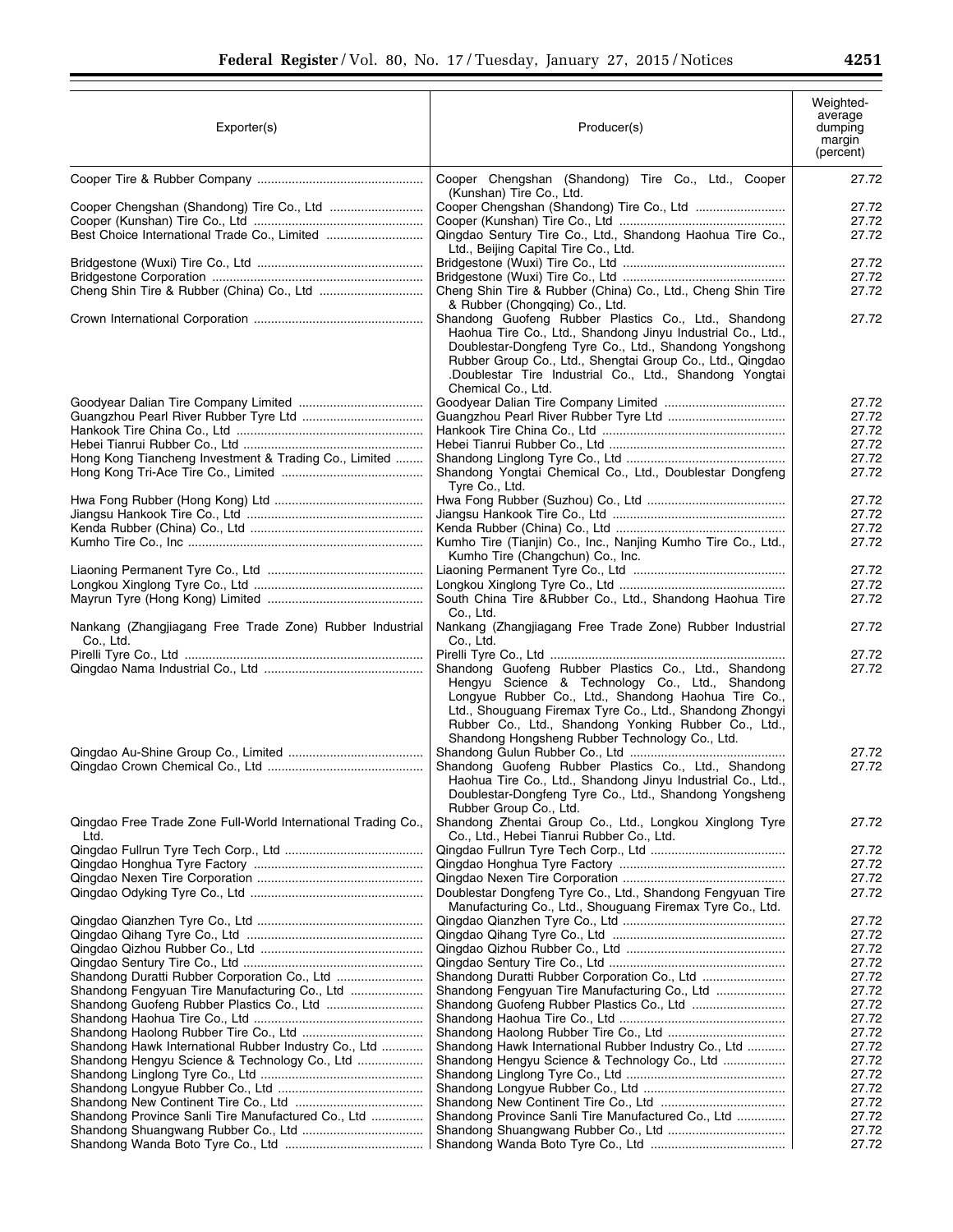| Exporter(s) | Producer(s)                                                                                                                                                                                                                                                                                                                                                                                                        | Weighted-<br>average<br>dumping<br>margin<br>(percent) |
|-------------|--------------------------------------------------------------------------------------------------------------------------------------------------------------------------------------------------------------------------------------------------------------------------------------------------------------------------------------------------------------------------------------------------------------------|--------------------------------------------------------|
|             |                                                                                                                                                                                                                                                                                                                                                                                                                    | 27.72                                                  |
|             |                                                                                                                                                                                                                                                                                                                                                                                                                    | 27.72                                                  |
|             | Shandong Huitong Tyre Co., Ltd., Laiwu Sunshine Tyre Co.,<br>Ltd.                                                                                                                                                                                                                                                                                                                                                  | 27.72                                                  |
|             | Shengtai Group Co., Ltd., Shandong Shengshitailai Rubber<br>Technology Co., Ltd.                                                                                                                                                                                                                                                                                                                                   | 27.72                                                  |
|             |                                                                                                                                                                                                                                                                                                                                                                                                                    | 27.72                                                  |
|             |                                                                                                                                                                                                                                                                                                                                                                                                                    | 27.72                                                  |
|             | Dongying Zhongyi Rubber Co., Ltd., Shandong Haohua Tire<br>Co., Ltd.                                                                                                                                                                                                                                                                                                                                               | 27.72                                                  |
|             |                                                                                                                                                                                                                                                                                                                                                                                                                    | 27.72                                                  |
|             |                                                                                                                                                                                                                                                                                                                                                                                                                    | 27.72                                                  |
|             |                                                                                                                                                                                                                                                                                                                                                                                                                    | 27.72                                                  |
|             | Shandong Haohua Tire Co., Ltd., Sichuan Tyre&Rubber Co.,<br>Ltd., Shandong Anchi Tyres Co., Ltd., Beijing Capital Tire<br>Co. Ltd., Shandong Wanda Boto Tyre Co., Ltd., Shandong<br>Wosen Rubber Co., Ltd., Shandong Zhentai Group Co.,<br>Ltd., Shandong Yonking Rubber Co., Ltd., Qingdao<br>Doublestar Tyre Industrial Co., Ltd., South China Tire &<br>Rubber Co. Ltd., Anhui Heding Tire Technology Co., Ltd. | 27.72                                                  |
|             |                                                                                                                                                                                                                                                                                                                                                                                                                    | 27.72                                                  |
|             |                                                                                                                                                                                                                                                                                                                                                                                                                    | 27.72                                                  |
|             |                                                                                                                                                                                                                                                                                                                                                                                                                    | 27.72                                                  |
|             | Shaanxi Yanchang Petroleum Group Rubber Co. Ltd                                                                                                                                                                                                                                                                                                                                                                    | 27.72                                                  |
|             |                                                                                                                                                                                                                                                                                                                                                                                                                    | 27.72                                                  |
|             |                                                                                                                                                                                                                                                                                                                                                                                                                    | 27.72<br>87.99                                         |

As detailed in the Preliminary Decision Memorandum, Yongsheng Rubber Group Co., Ltd. (Yongsheng), a mandatory respondent in this investigation, did not demonstrate that it is entitled to a separate rate. Accordingly, we consider Yongsheng to be part of the PRC-Wide Entity.

# **Preliminary Affirmative Determination of Critical Circumstances, In Part**

On September 12, 2014, United Steel, Paper, and Forestry, Rubber, Manufacturing, Energy, Allied Industrial and Service Workers International Union, AFL–CIO, CLC (Petitioner), timely filed a critical circumstances allegation, pursuant to section 733(e) of the Act and 19 CFR 351.206, alleging that critical circumstances exist with respect to imports of passenger tires from the PRC.6 We preliminarily determine that critical circumstances do not exist for GITI and the Sailun Group, while they do exist for all non-individually investigated companies and the PRCwide entity. A discussion of our determination can be found in the Preliminary Decision Memorandum at

the section, ''Preliminary Determination of Critical Circumstances, In Part.''

# **Disclosure and Public Comment**

The Department intends to disclose calculations performed for this preliminary determination to parties in this proceeding within five days of the date of publication of this notice in accordance with 19 CFR 351.224(b). Case briefs or other written comments may be submitted to the Assistant Secretary for Enforcement and Compliance, through Enforcement and Compliance's electronic records system, ACCESS, no later than seven days after the date on which the final verification report is issued in this proceeding.7 Rebuttal briefs, limited to issues raised in case briefs, may be submitted through ACCESS no later than five days after the deadline for case briefs.8 Pursuant to 19 CFR 351.309(c)(2) and (d)(2), parties who submit case briefs or rebuttal briefs in this proceeding are encouraged to submit with each argument: (1) A statement of the issue; (2) a brief summary of the argument; and (3) a table of authorities.

Pursuant to 19 CFR 351.310(c), interested parties who wish to request a hearing, or to participate in a hearing if one is requested, must submit a written request to the Assistant Secretary for

Enforcement and Compliance, U.S. Department of Commerce, filed electronically through ACCESS. Electronically filed case briefs/written comments and hearing requests must be received successfully in their entirety by the Department's electronic records system, ACCESS, by 5:00 p.m. Eastern Standard Time. Hearing requests must be received by the Department within 30 days after the date of publication of this notice 9 and should contain the party's name, address, and telephone number, the number of participants, and a list of the issues to be presented at the hearing. If a request for a hearing is made, the Department intends to hold the hearing at the U.S. Department of Commerce, 14th Street and Constitution Avenue NW., Washington, DC 20230, at a time and location to be determined. Parties should confirm by telephone the date, time, and location of the hearing two days before the scheduled date.

# **Suspension of Liquidation**

In accordance with section 733(d)(2) of the Act, the Department will instruct U.S. Customs and Border Protection (CBP) to suspend liquidation of all entries of passenger tires from the PRC, as described in the ''Scope of the Investigation'' at Appendix I, entered, or withdrawn from warehouse, for consumption on or after the date of

<sup>6</sup>*See* Letter from Petitioner to the Secretary of Commerce, ''Certain Passenger Vehicle and Light Truck Tires From the People's Republic of China— Petitioner's Critical Circumstances Allegation,'' dated September 12, 2014.

<sup>7</sup>*See* 19 CFR 351.309(c).

<sup>8</sup>*See* 19 CFR 351.309(d). 9*See* 19 CFR 351.310(c).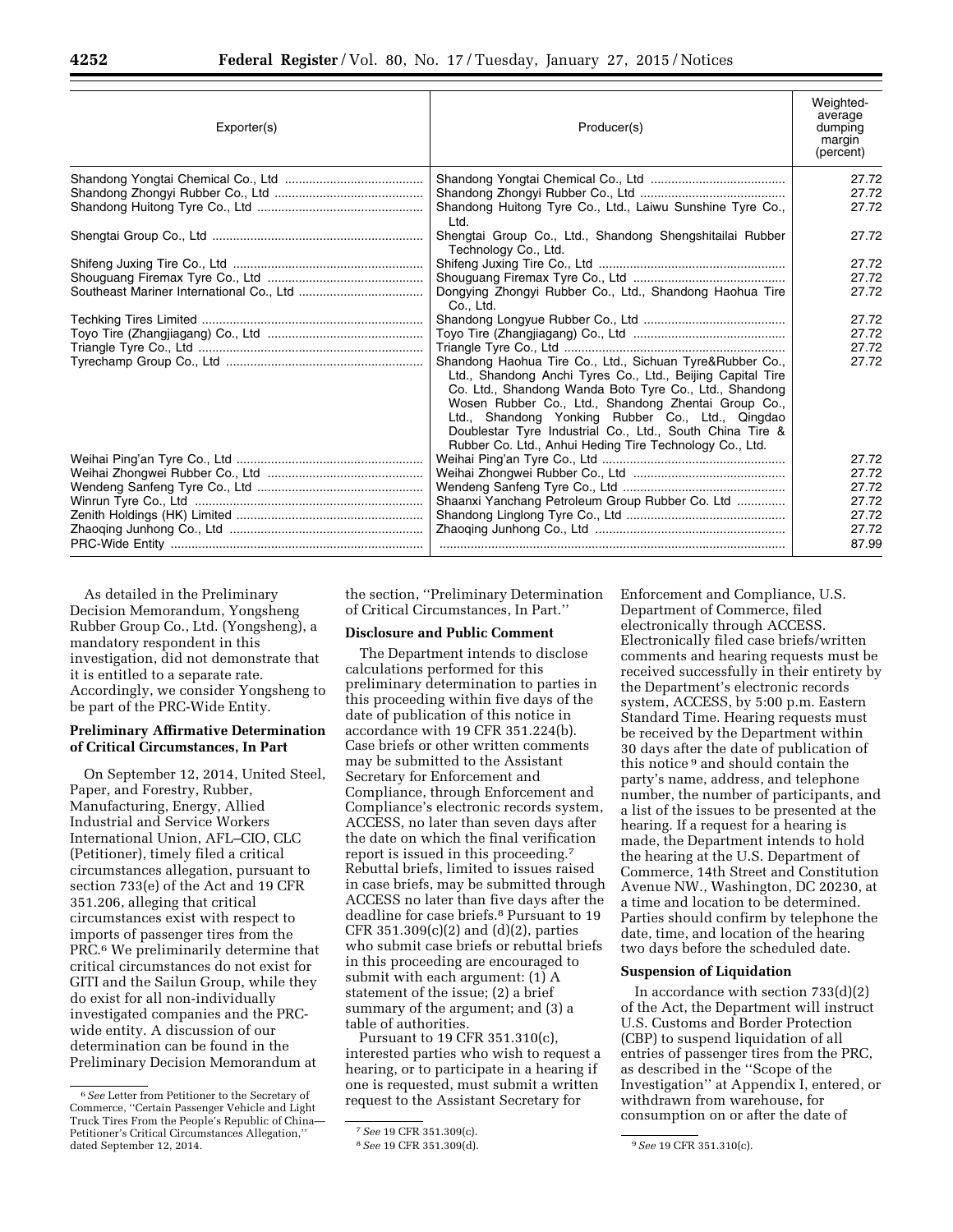publication of this notice in the **Federal Register**.

Section 733(e)(2) of the Act provides that, given an affirmative determination of critical circumstances, any suspension of liquidation shall apply to unliquidated entries of merchandise entered, or withdrawn from warehouse, for consumption on or after the later of (a) the date which is 90 days before the date on which the suspension of liquidation was first ordered, or (b) the date on which notice of initiation of the investigation was published. As described above, we preliminarily find that critical circumstances exist for imports of passenger tires from the PRC produced or exported by the nonindividually investigated companies and the PRC-wide entity. Accordingly, for the non-individually investigated companies and the PRC-wide entity, in accordance with section 733(e)(2)(A) of the Act, the suspension of liquidation shall apply to unliquidated entries of merchandise entered, or withdrawn from warehouse, for consumption on or after the date which is 90 days before the publication of this notice.

Pursuant to 19 CFR 351.205(d), the Department will instruct CBP to require a cash deposit 10 equal to the weightedaverage amount by which NV exceeds U.S. price as follows: (1) The cash deposit rate for the exporter/producer combination listed in the table above will be the rate identified for that combination in the table, adjusted where appropriate for export subsidies<sup>11</sup> and estimated domestic subsidy pass-through; 12 (2) for all combinations of PRC exporters/ producers of merchandise under consideration that have not received their own separate rate above, the cashdeposit rate will be the cash deposit rate established for the PRC-wide entity, 87.99 percent; and (3) for all non-PRC exporters of the merchandise under consideration which have not received their own separate rate above, the cashdeposit rate will be the cash deposit rate applicable to the PRC exporter/producer combination that supplied that non-PRC exporter. The suspension of liquidation

and cash deposit instructions will remain in effect until further notice.

As stated previously, we will adjust cash deposit rates by the amount of export subsidies, where appropriate. In the companion CVD investigation, GITI received a calculated export subsidy rate of 0.45 percent while the all-others companies received a calculated export subsidy rate of 0.28 percent.<sup>13</sup> Therefore, we will offset GITI's cash deposit rate of 19.17 percent by 0.45 percent, while the Sailun Group's and the Separate Rate entities' cash deposit rates of 36.26 percent and 27.72 percent, respectively, will be reduced by 0.28 percent as these companies were considered ''all-others'' companies in the companion CVD case. Cooper Tire & Rubber Company, Cooper (Kunshan) Tire Co., Ltd., and Cooper Chengshan (Shandong) Tire Co., Ltd. (collectively, Cooper), did not receive a calculated export subsidy rate in the companion CVD investigation; therefore, we are not adjusting their cash deposit rate for export subsidies. Finally, we are not adjusting the cash deposit rate applicable to the PRC-wide entity for export subsidies.14

Pursuant to 777A(f) of the Act, we are also adjusting preliminary cash deposit rates for estimated domestic subsidy pass-through, where appropriate. We will adjust Cooper's, the Sailun Group's, and the Separate Rate recipients' cash deposit rates by 6.97 percent to account for estimated domestic subsidy passthrough.15 We are not adjusting GITI's rate for estimated domestic subsidy pass-through because GITI has not demonstrated eligibility for an adjustment.16 Finally, we are also not adjusting the PRC-wide entity rate for estimated domestic subsidy passthrough.17

# **Postponement of Final Determination**

Pursuant to request from the mandatory respondent GITI,18 we are

postponing the final determination in accordance with section 735(a)(2)(A) of the Act. In addition, GITI requested to extend the application of the provisional measures prescribed under 733(d) of the Act and 19 CFR 351.210(e)(2), from a four-month period to a six-month period. The suspension of liquidation described above will be extended accordingly. Accordingly, we intend to make our final determination no later than 135 days after the date of publication of this preliminary determination, pursuant to section 735(a)(2) of the Act.19

# **International Trade Commission (ITC) Notification**

In accordance with section 733(f) of the Act, we notified the ITC of our preliminary affirmative determination of sales at LTFV. Because the preliminary determination in this investigation is affirmative, section 735(b)(2) of the Act requires the ITC to make its final determination as to whether the domestic industry in the United States is materially injured, threatened with material injury, or is materially retarded, by reason of imports of passenger tires from the PRC, or sales (or the likelihood of sales) for importation, of the merchandise under consideration before the later of 120 days after the date of this preliminary determination or 45 days after our final determination. Because we are postponing the deadline for our final determination to 135 days from the date of publication of this preliminary determination, the ITC will make its final determination no later than 45 days after our final determination.

This determination is issued and published in accordance with sections 733(f) and 777(i)(1) of the Act and 19 CFR 351.205(c).

Dated: January 20, 2015.

## **Paul Piquado,**

*Assistant Secretary for Enforcement and Compliance.* 

### **Appendix I**

### **Scope of the Investigation**

The scope of this investigation is passenger vehicle and light truck tires. Passenger vehicle and light truck tires are new pneumatic tires, of rubber, with a passenger vehicle or light truck size designation. Tires covered by this investigation may be tubetype, tubeless, radial, or non-radial, and they may be intended for sale to original equipment manufacturers or the replacement market.

Subject tires have, at the time of importation, the symbol ''DOT'' on the

<sup>10</sup>*See Modification of Regulations Regarding the Practice of Accepting Bonds During the Provisional Measures Period in Antidumping and Countervailing Duty Investigations,* 76 FR 61042 (October 3, 2011).

<sup>11</sup>*See* section 772(c)(1)(C) of the Act; *see also Notice of Final Determination of Sales at Less Than Fair Value, and Negative Determination of Critical Circumstances: Certain Lined Paper Products from India,* 71 FR 45012 (August 8, 2006), and accompanying Issues and Decision Memorandum at Comment 1.

<sup>12</sup>For further discussion, *see* the Preliminary Decision Memorandum at the section, ''Section 777A(f) of the Act.''

<sup>13</sup>*See Countervailing Duty Investigation of Certain Passenger Vehicle and Light Truck Tires From the People's Republic of China: Amended Affirmative Preliminary Determination,* 79 FR 78398 (December 30, 2014) and accompanying Allegation of Significant Ministerial Errors in the Preliminary Determination of the Countervailing Duty Investigation of Certain Passenger Vehicle and Light Truck Tires From the People's Republic of China (PRC Tires Amended CVD Preliminary Determination); *see also* Memorandum to the File Re: Calculation of the All-Others Amended Preliminary Rate (December 19, 2014). 14 *Id.* 

<sup>15</sup>*See* Preliminary Decision Memorandum at ''Adjustment Under Section 777A(F) of the Act.'' 16 *Id.* 

<sup>17</sup> *Id.* 

<sup>18</sup>*See* Letter from GITI to the Secretary of Commerce regarding ''Passenger Vehicle and Light Truck Tires from the People's Republic of China;

Request for Extension of the Final Determination'' (January 13, 2013).

<sup>19</sup>*See also* 19 CFR 351.210(b)(2) and (e).